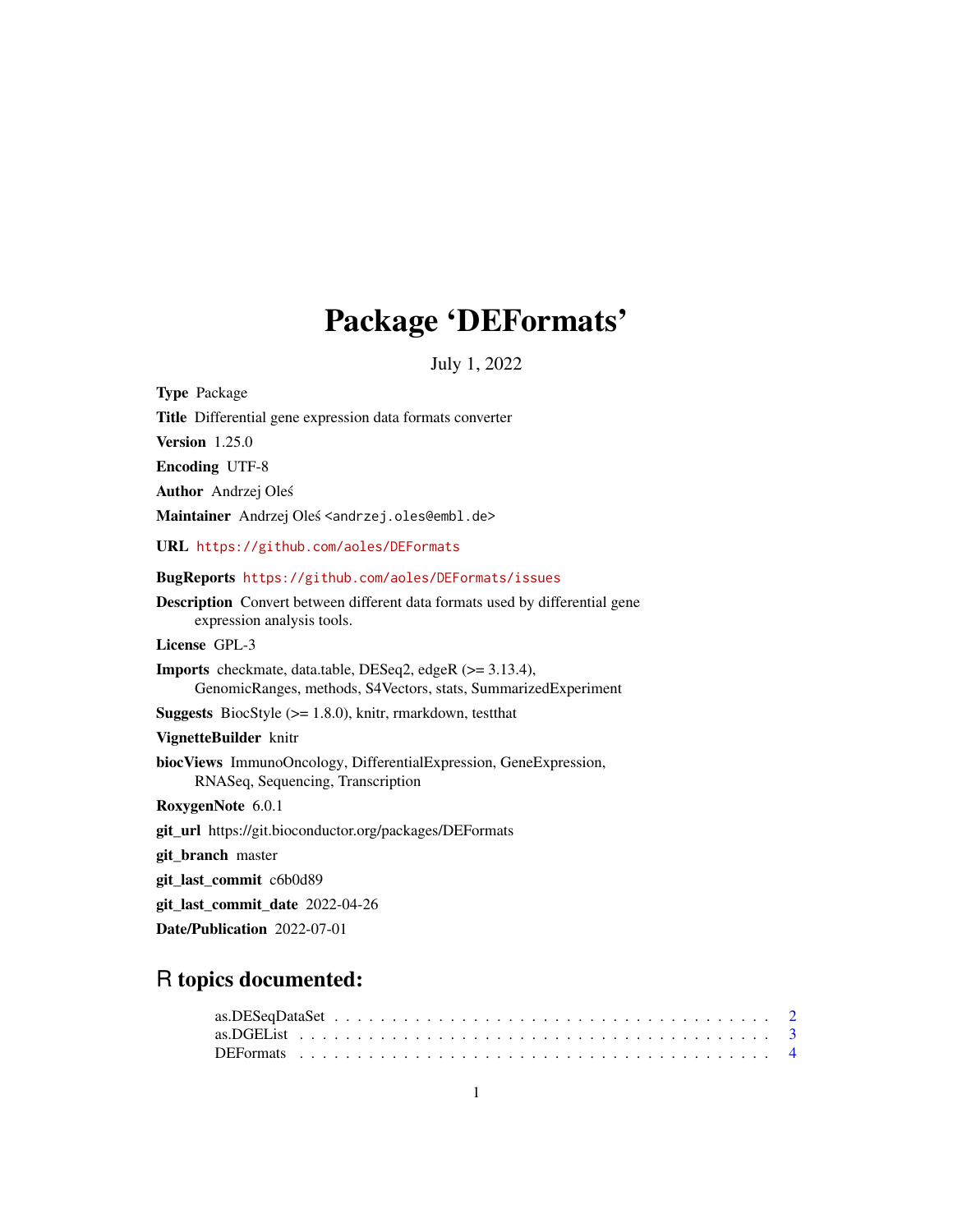# <span id="page-1-0"></span>2 as.DESeqDataSet

| Index | $\mathbf{R}$ |
|-------|--------------|
|       |              |
|       |              |
|       |              |

<span id="page-1-1"></span>as.DESeqDataSet *Convert to DESeqDataSet*

# Description

Coerces an object to [DESeqDataSet.](#page-0-0)

# Usage

as.DESeqDataSet(x, ...)

## S3 method for class 'DGEList' as.DESeqDataSet(x, ...)

# Arguments

| $\boldsymbol{\mathsf{x}}$ | an R object                                  |
|---------------------------|----------------------------------------------|
| $\cdot$ $\cdot$ $\cdot$   | additional arguments to be passed to methods |

# Value

A [DESeqDataSet](#page-0-0) object

# Methods (by class)

• DGEList: Coerce [DGEList-class](#page-0-0) objects to [DESeqDataSet](#page-0-0).

# Author(s)

Andrzej Oleś << andrzej.oles@embl.de>>, 2016-2017

# See Also

[as.DGEList](#page-2-1)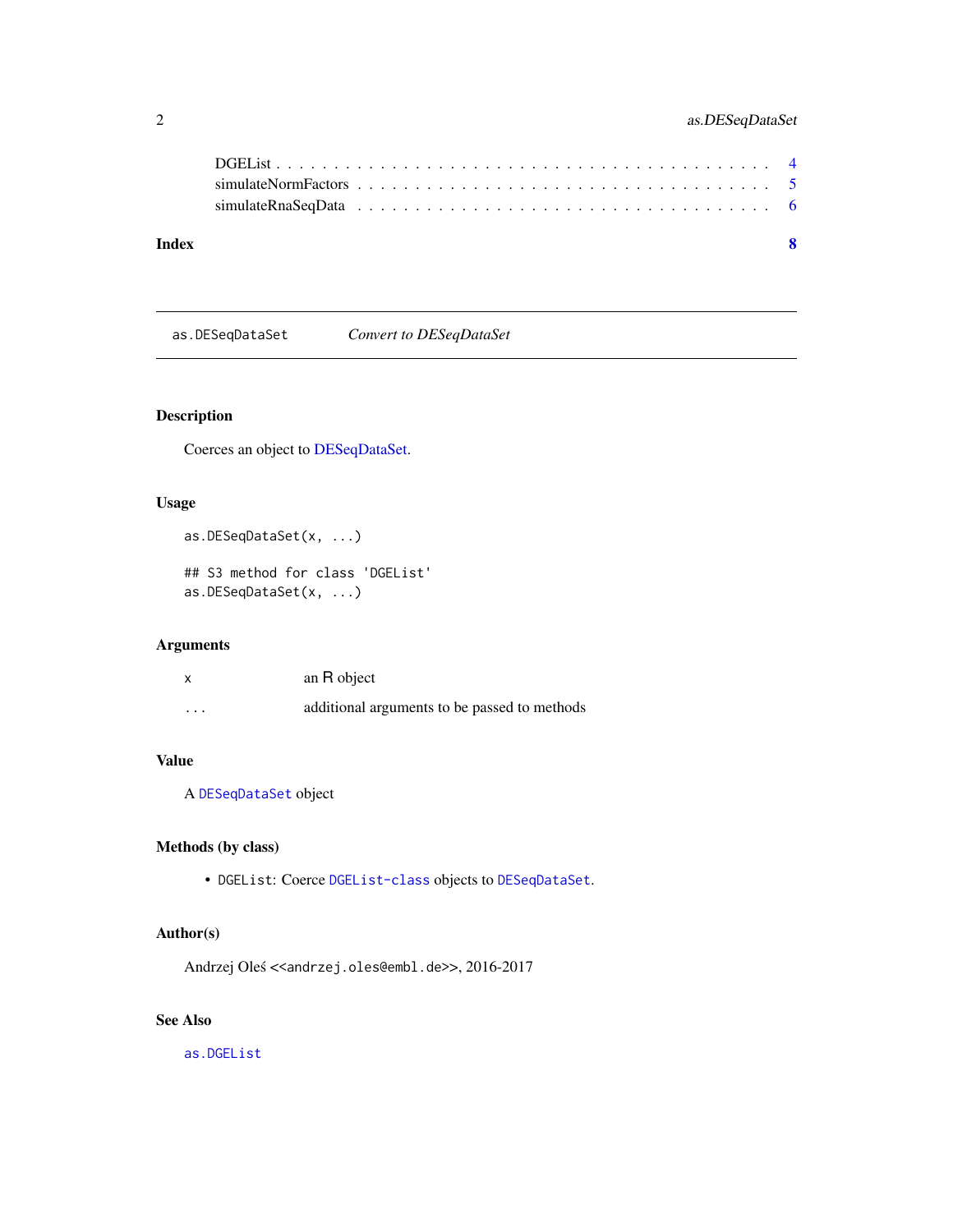#### <span id="page-2-0"></span>as.DGEList 3

# Examples

require("edgeR")

```
counts = simulateRnaSeqData()
group = rep(c("case", "control"), each = 3)\text{dge} = \text{DGEList}(\text{counts} = \text{counts}, \text{group} = \text{group})dge
as.DESeqDataSet(dge)
```
<span id="page-2-1"></span>as.DGEList *Convert to DGEList*

# Description

Coerces an object to [DGEList.](#page-0-0)

# Usage

```
as.DGEList(x, \ldots)
```
## S3 method for class 'DESeqDataSet' as.DGEList $(x, \ldots)$ 

# Arguments

| x       | an R object                                  |
|---------|----------------------------------------------|
| $\cdot$ | additional arguments to be passed to methods |

#### Value

A [DGEList](#page-0-0) object.

#### Methods (by class)

• DESeqDataSet: Coerce [DESeqDataSet](#page-0-0) objects to [DGEList-class](#page-0-0).

#### Author(s)

Andrzej Oleś <<andrzej.oles@embl.de>>, 2016-2017

#### See Also

[as.DESeqDataSet](#page-1-1)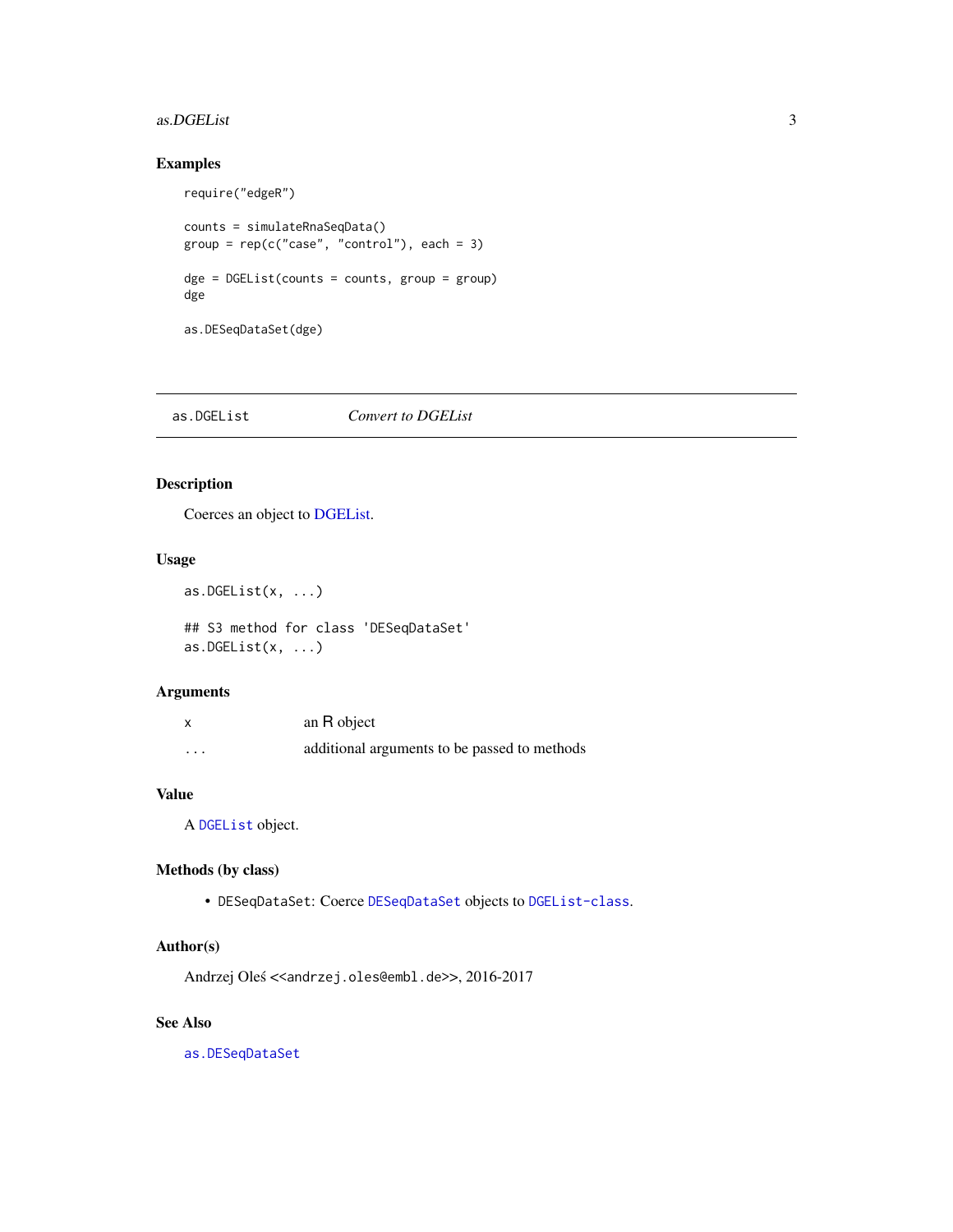# Examples

```
require("DESeq2")
se = simulateRnaSeqData(output = "RangedSummarizedExperiment")
se
dds = DESeqDataSet(se, design = ~ condition)dds
as.DGEList(dds)
```
DEFormats *Convert Between Differential Gene Expression Data Formats*

# Description

DEFormats provides data converters between various formats used by different gene expression analysis packages.

# Details

Currently the package supports data conversion between DESeq2 and edgeR, i.e., between [DESeqDataSet](#page-0-0) and [DGEList](#page-0-0) objects, respectively.

Objects can be coerced using the following methods

- [as.DESeqDataSet](#page-1-1)
- [as.DGEList](#page-2-1)

#### Author(s)

Andrzej Oleś <<andrzej.oles@embl.de>>, 2016-2017

DGEList *DGEList Constructor Generic*

# Description

Creates a [DGEList](#page-0-0) object.

<span id="page-3-0"></span>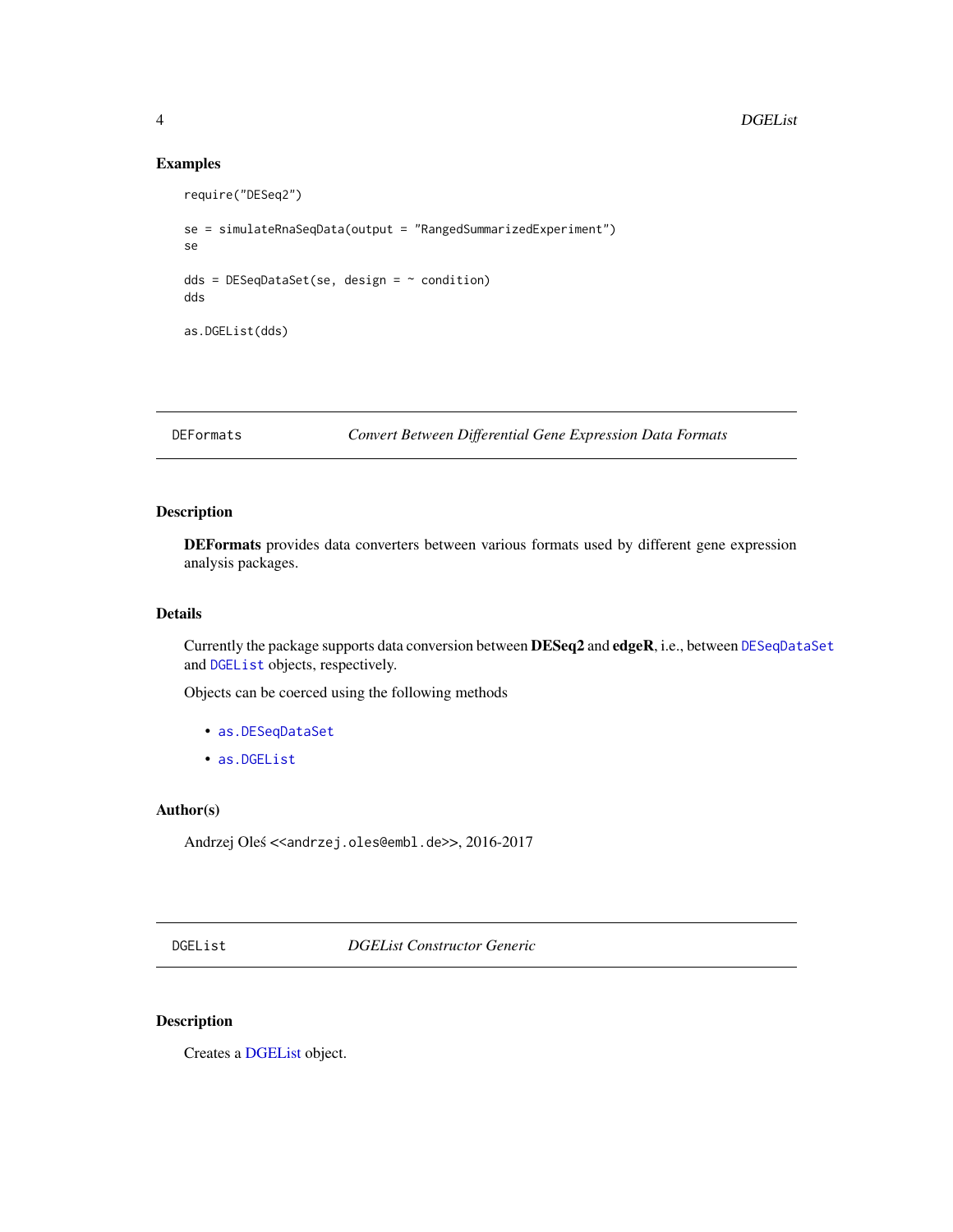# <span id="page-4-0"></span>simulateNormFactors 5

#### Usage

```
DGEList(counts = matrix(0, 0, 0), lib.size = colSums(counts),norm.factors = rep(1, ncol(counts)), samples = NULL, group = NULL,
  genes = NULL, remove.zeros = FALSE)
  ## S4 method for signature 'RangedSummarizedExperiment'
DGEList(counts = new("RangedSummarizedExperiment"),
  lib.size = colData(counts)$lib.size,
  norm.factors = colData(counts)$norm.factors, samples = colData(counts),
```
group = NULL, genes = as.data.frame(rowRanges(counts)),

#### **Arguments**

remove.zeros = FALSE)

| counts       | read counts, either a numeric matrix or a RangedSummarizedExperiment object.      |
|--------------|-----------------------------------------------------------------------------------|
| lib.size     | numeric vector giving the total count (sequence depth) for each library.          |
| norm.factors | numeric vector of normalization factors that modify the library sizes.            |
| samples      | data frame containing information for each sample.                                |
| group        | vector or factor giving the experimental group/condition for each sample/library. |
| genes        | data frame containing annotation information for each gene.                       |
| remove.zeros | logical, whether to remove rows that have 0 total count.                          |

# Value

A [DGEList](#page-0-0) object.

### Author(s)

Andrzej Oleś <<andrzej.oles@embl.de>>, 2016-2017

#### Examples

```
se = simulateRnaSeqData(output = "RangedSummarizedExperiment")
## Initialize a DGEList from a RangedSummarizedExperiment object
DGEList(se)
```
simulateNormFactors *Simulate Normalization Factors*

#### Description

Simulate gene-specific normalization factors for each sample of an RNA-seq experiment.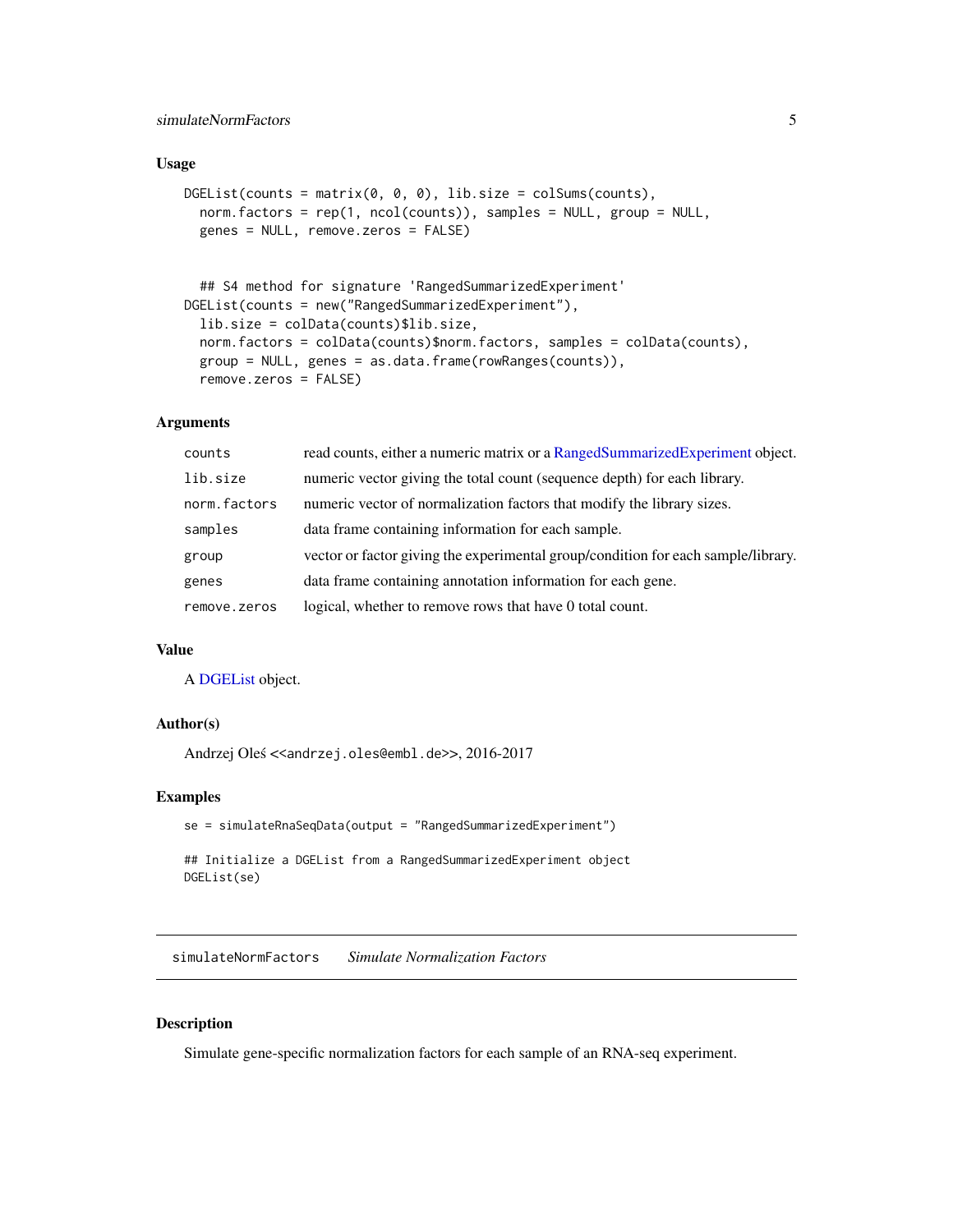#### <span id="page-5-0"></span>Usage

simulateNormFactors( $n = 1000L$ ,  $m = 6L$ , seed = 0L, ...)

#### Arguments

| n    | number of genes                                                    |
|------|--------------------------------------------------------------------|
| m    | number of samples                                                  |
| seed | a single integer value specifying the random number generator seed |
| .    | arguments passed to matrix                                         |

# Value

A matrix with n rows and m columns containing the normalization factors.

# Author(s)

Andrzej Oleś <<andrzej.oles@embl.de>>, 2016-2017

# See Also

simulateRnaSeqData

#### Examples

```
require("DESeq2")
## normalization factors
se = simulateRnaSeqData(output = "RangedSummarizedExperiment")
dds = DESeqDataSet(se, design = ~ condition)normalizationFactors(dds) = simulateNormFactors()
```
simulateRnaSeqData *Example counts table of RNA-seq data*

# Description

Simulated expression data of an RNA-seq experiment.

# Usage

```
simulateRnaSeqData(output = c("matrix", "RangedSummarizedExperiment"),
 n = 1000, m = 6, seed = 0L, ...)
```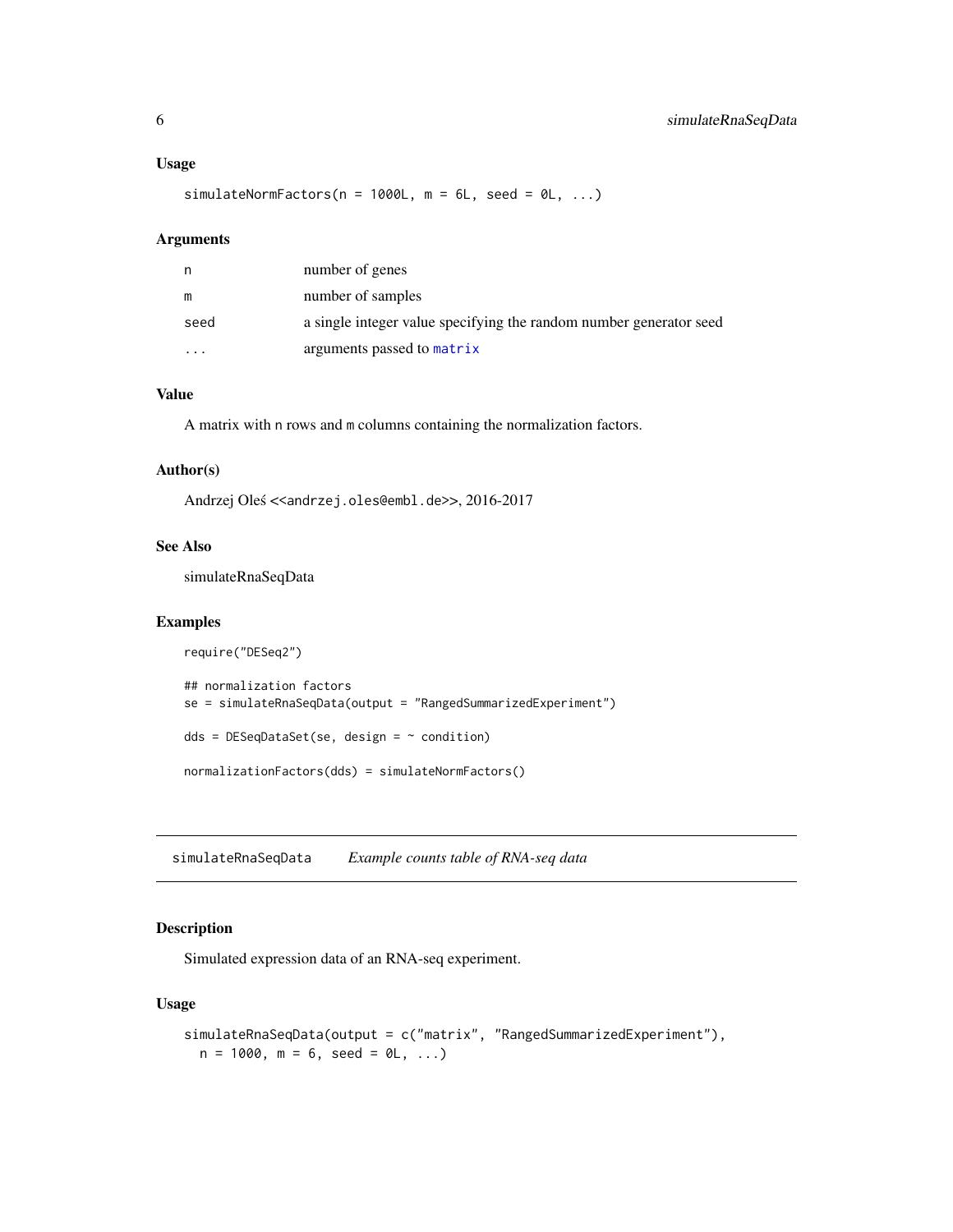# <span id="page-6-0"></span>simulateRnaSeqData 7

# Arguments

| output | output type                                                        |
|--------|--------------------------------------------------------------------|
| n      | number of genes                                                    |
| m      | number of samples                                                  |
| seed   | a single integer value specifying the random number generator seed |
|        | arguments passed to makeExampleDESeqDataSet                        |

# Details

The count table is generated using the [makeExampleDESeqDataSet](#page-0-0) method from the DESeq2 package.

# Value

Depending on the output setting a matrix or an [RangedSummarizedExperiment](#page-0-0) object.

#### Author(s)

Andrzej Oleś << andrzej.oles@embl.de>>, 2016-2017

#### See Also

simulateNormFactors

# Examples

```
## count data matrix
mx = simulateRnaSeqData()
head(mx)
```

```
## return an RangedSummarizedExperiment object
se = simulateRnaSeqData(output = "RangedSummarizedExperiment")
se
```